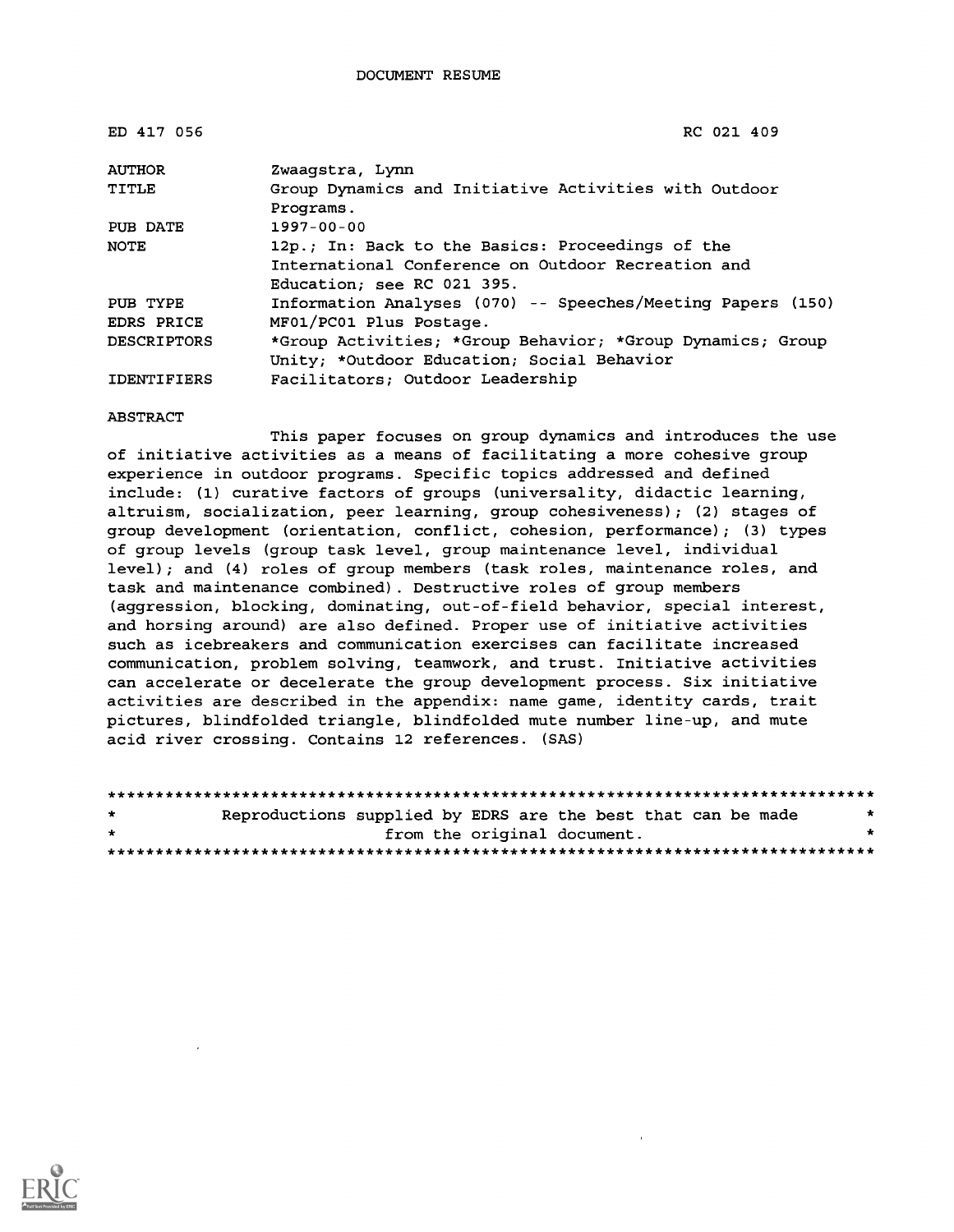## Group Dynamics and Initiative Activities with Outdoor Programs 10<sup>th</sup> International Conference on Outdoor Recreation - Nov. 7-9, 1996

Lynn Zwaagstra **University of Utah** Salt Lake City, Utah

U.S. DEPARTMENT OF EDUCATION Office of Educationist Research and Improvement

EDUCATIONAL RESOURCES INFORMATION CENTER (ERIC)

- **Extinue document has been reproduced as<br>received from the person or organization**<br>originating it.
- O Minor changes have been made to improve reproduction quality.
- Points of view or opinions stated in this docu-<br>ment do not necessarily represent official<br>OERI position or policy 1999

PERMISSION TO REPRODUCE AND DISSEMINATE THIS MATERIAL HAS BEEN GRANTED BY

Robert\_E.\_Jones

TO THE EDUCATIONAL RESOURCES INFORMATION CENTER (ERIC)

021409

# BEST COPY AVAILABLE

 $\ddot{\phantom{a}}$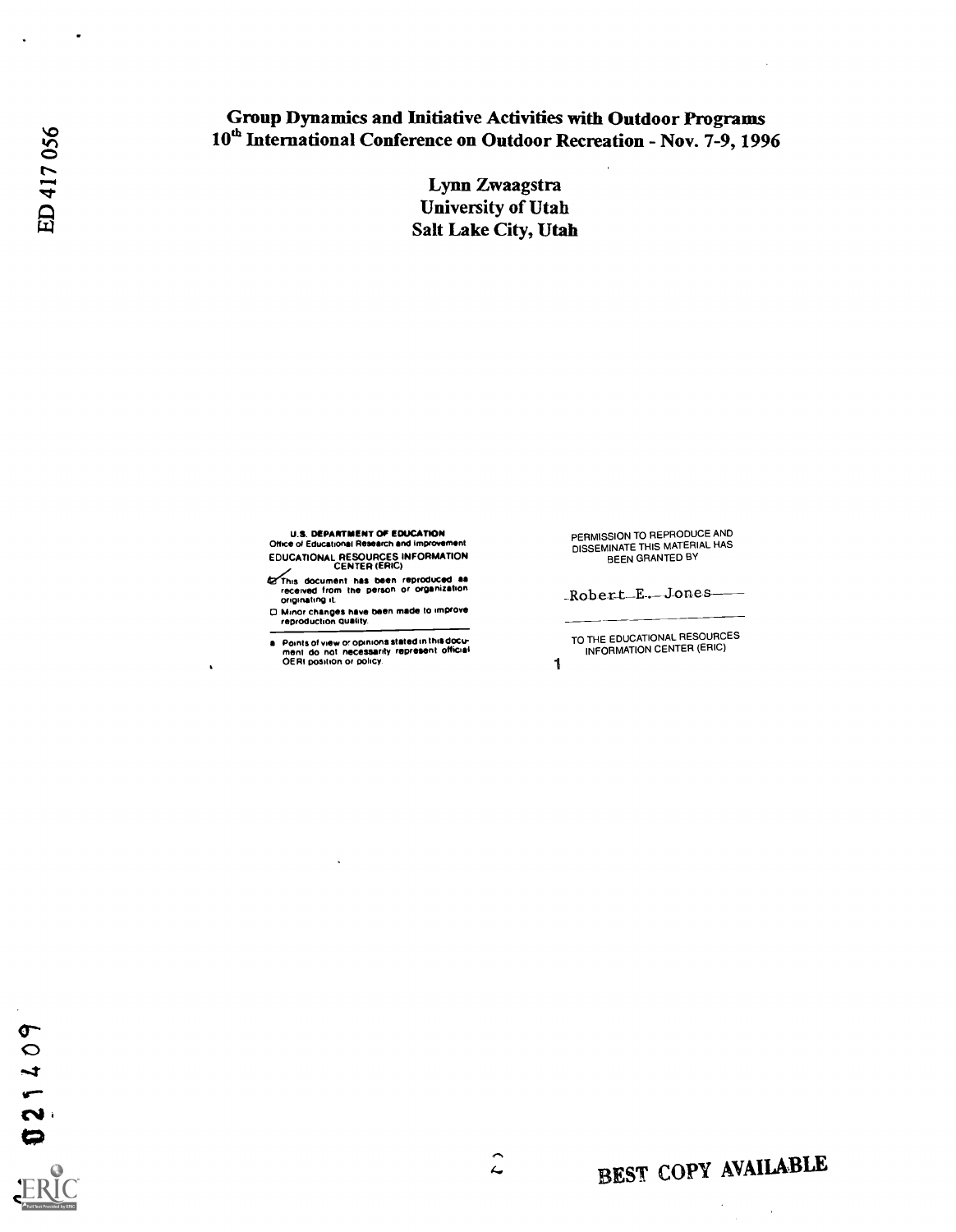### Group Dynamics and Initiative Activities with Outdoor Programs 10<sup>th</sup> International Conference on Outdoor Recreation - Nov. 7-9, 1996

## Lynn Zwaagstra University of Utah Salt Lake City, Utah

#### Abstract:

Research shows that members of cohesive groups rate their group experience as more enjoyable, less stressful, and more productive. This paper focuses on group dynamics and introduces the use of initiative activities as a means of facilitating a more cohesive group experience. Specific topics include curative factors of groups, group development, group levels, and group roles. Icebreaker and communication activities are also discussed.

Groups are an essential part of all outdoor programs and outdoor experiences. Outdoor programs are comprised of a variety of groups including full-time and part-time staff, instructors, trip leaders, support personnel, and customers/participants. If these groups cease to exist, so do outdoor programs. Thus, it only makes sense to ensure the survival of groups by enhancing the group experience. Research shows that cohesive groups are associated with high levels of enjoyment, satisfaction, and productivity (Forsyth, 1990). Facilitating group cohesion is, therefore, an excellent way to enhance the group experience. Improving personal leadership skills and increasing a leader's awareness of group dynamics are methods of addressing group cohesion. Focusing solely on leadership ignores the contributions and importance of group members. Thus, this paper will focus on increasing knowledge of group dynamics and the utilization of initiative activities within the group in order to facilitate a sense of cohesion among group members.

#### Group Dynamics

4;)

Group dynamics involves the interaction of group members and group leaders. According to Benne and Sheats (1948), "The functions to be performed both in building and maintaining group-centered activity  $\ldots$  are primarily member roles. Leadership functions can be defined in terms of facilitating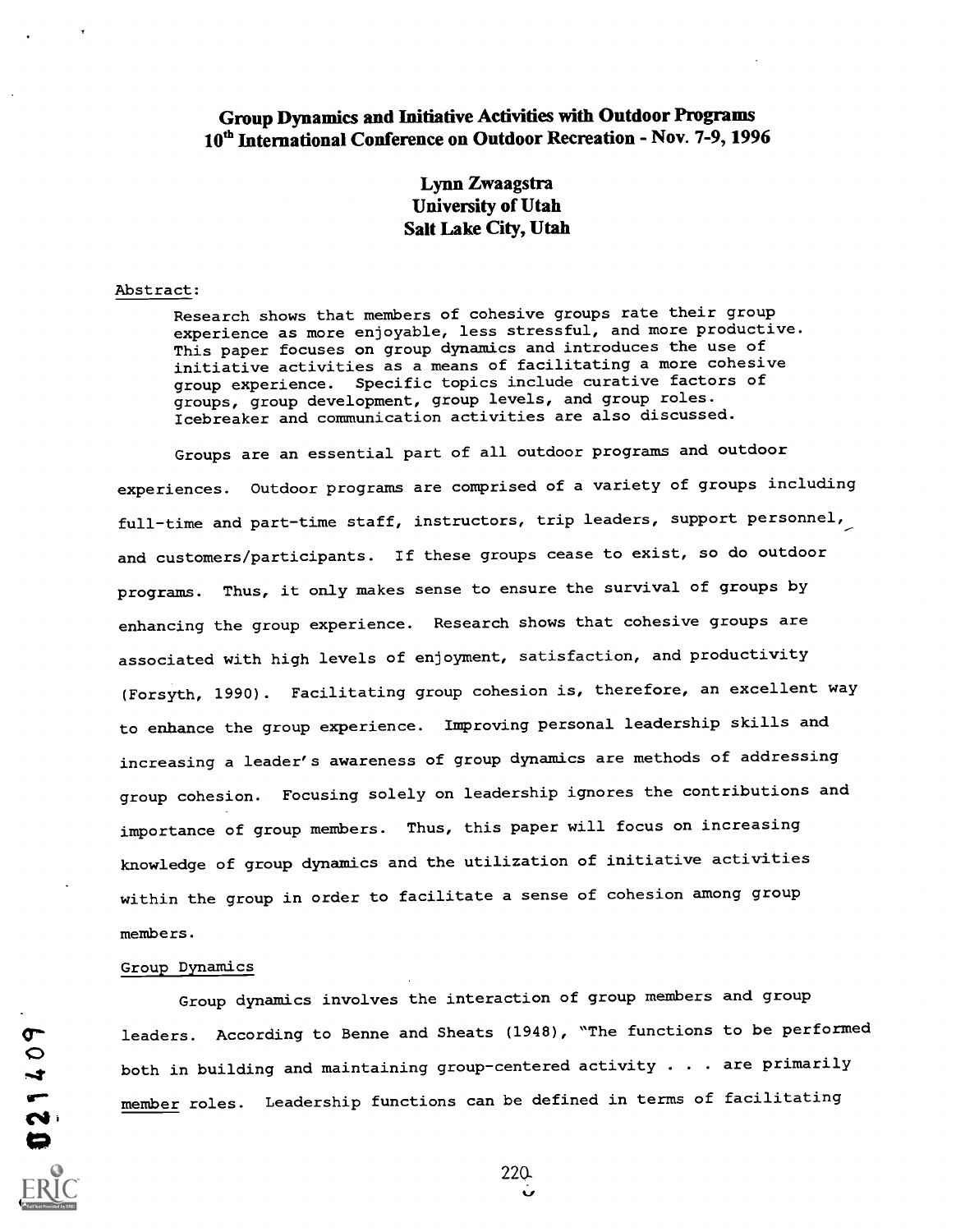identification, acceptance, development and allocation of these group-required roles by the group" (p. 42). In other words, members are partially responsible for the outcome of their experience and leaders should help facilitate this acceptance of responsibility. Thus, it is extremely important for group leaders to be aware of the dynamics within a group. Several forces are at work within groups including curative factors, stages of group development, group levels, and group roles.

Curative Factors of Groups. Humans are committed to a social existence and are, therefore, intimately involved in social interactions. People affiliate in order to receive benefits of group membership. Yalom (1985) developed ten curative factors of groups to help explain the "intricate interplay of various guided human experiences" (p. 3). These factors operate in every type of group but can be experienced differently by each group member. Experiencing these factors as a result of group membership can help each group member draw meaning and enjoyment from the experience. By encouraging these factors to emerge, group leaders increase the chances of a positive group experience. Six of these factors are described below.

1. Universality: Connections with others, common concerns and problems.

2. Didactic Learning: Information giving, sharing knowledge.

3. Altruism: helping others, can raise one's self esteem.

4. Socialization: benefits from interactions with others.

5. Peer Learning: people often learn better from one another.

6. Group Cohesiveness: acceptance from others, belonging, support.

Stages of Group Formation. Groups go through four stages of development: forming, storming, norming, and performing (Vreeken, 1990, Murk, 1994, Turner, 1977). These stages are sequential; however, groups may regress to a previous stage or show characteristics of more than one stage at the same time. These stages are described below.

221

 $\mathbf{H}$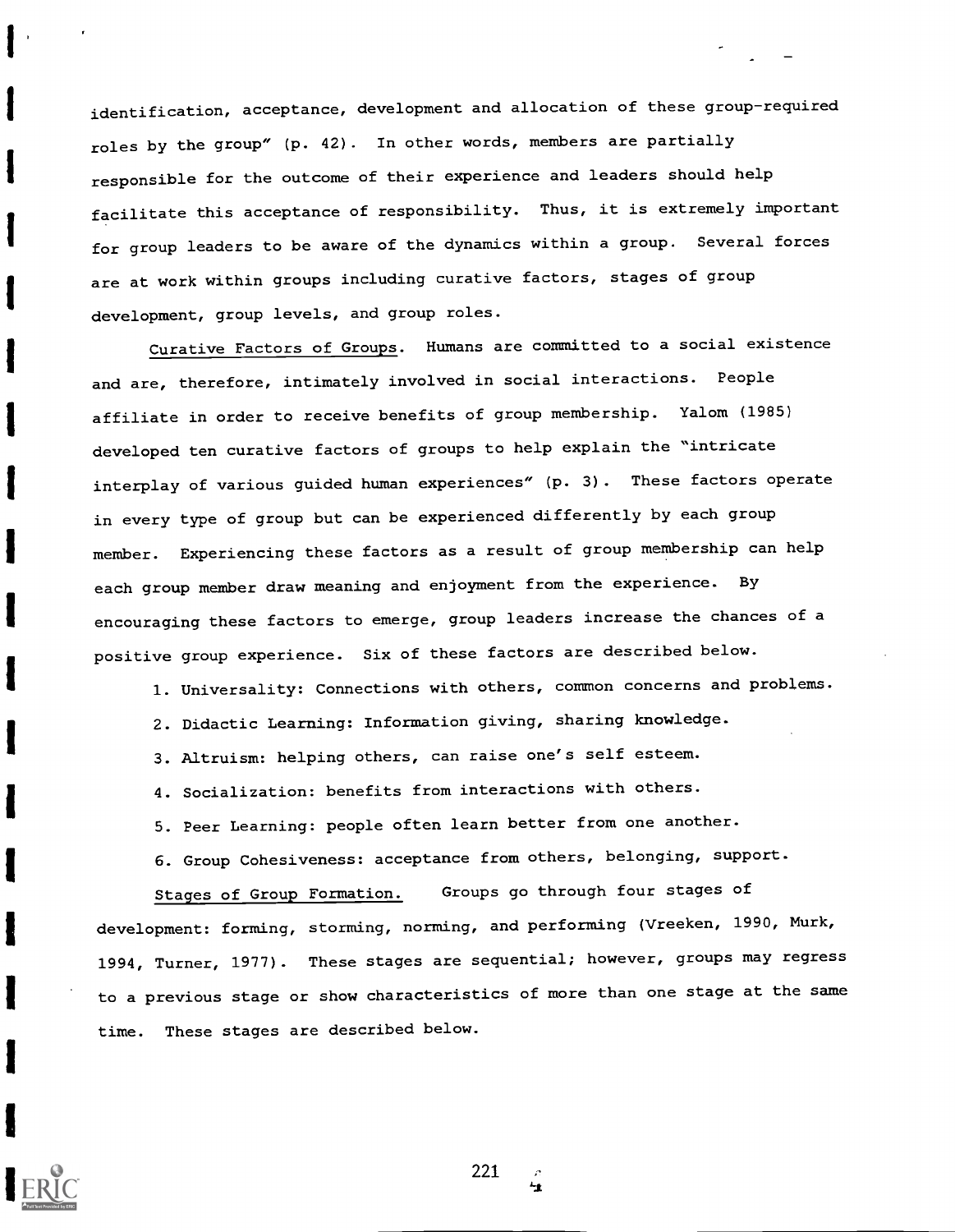| Group Stage              | Characteristics                                                                                                                                         |
|--------------------------|---------------------------------------------------------------------------------------------------------------------------------------------------------|
| Forming (Orientation)    | look for belonging and acceptance<br>unsure of group interactions & behavior<br>polite discourse<br>tentative interactions<br>beginning self-disclosure |
| Storming (Conflict)      | power struggles and conflict<br>attempt to establish a pecking order<br>coalition formation                                                             |
| Norming (Cohesion)       | feeling of "groupness" and "we-ness"<br>unity, stability, and satisfaction<br>effective communication                                                   |
| Performing (Performance) | decision making and problem solving<br>mutual cooperation<br>potential for high productivity                                                            |

A general understanding of group development is important for many reasons. First of all, the role of leader changes with each stage. While in the forming stage, group members expect more direction, facilitation, and verbal interaction from a leader. In storming, we may need to draw upon our vast experience to recognize problems, hostile feelings, emerging coalitions, and active conflict. Members may be able to work through these issues for themselves; however, the leader may also need to intervene. In norming and performing, groups become more active and involved, thus requiring less control and direction by the leader. Complaints regarding leadership may very well stem from actions inappropriate to the group's stage of development.

When an outdoor experience ends, participants' attitudes vary depending upon the groups' stage of development. If the group is in conflict, participants are likely to feel frustrated and distant. Evaluations will reflect this negativity. If an experience ends while the group is in norming, group members experience a heightened sense of "groupness". This leads to a positive attitude towards the group and the outdoor experience as a whole. When the trip is successful, the agency benefits through positive evaluations and word-of-mouth advertising.

Group Levels. Groups operate at three different levels; group task level, group maintenance level, and individual level (Murk, 1994). Task level refers to what a group is trying to accomplish. It is its mission or purpose.



 $222.$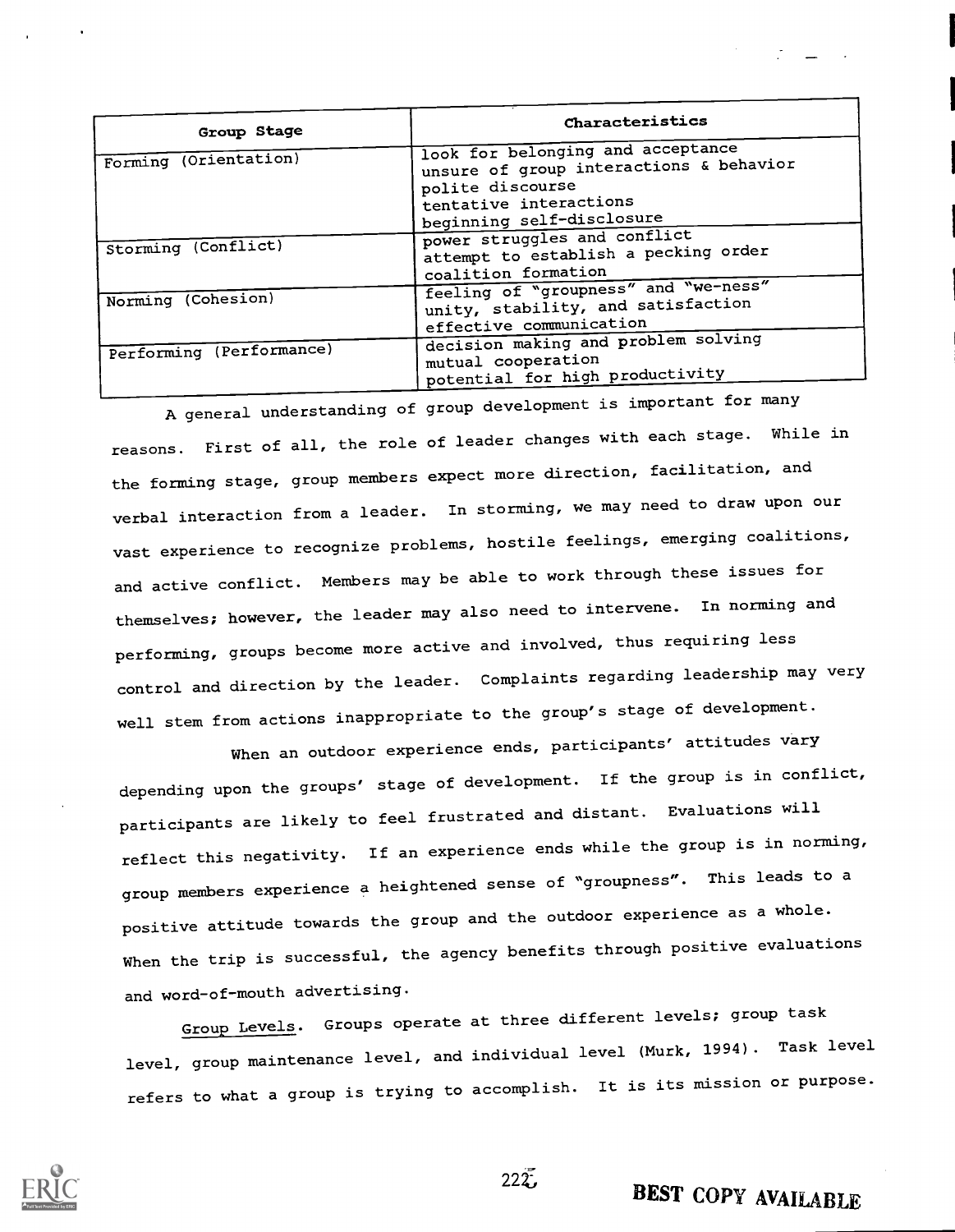Some examples may include a corporate task force, an environmental clean-up event, or a skill-building workshop. Group maintenance level involves relationships and interactions between the members. This has also been referred to as the "social climate", feel, and sensitivity of the group (Corey & Corey, 1992). The individual level involves the particular needs and characteristics of each member. Individual needs can lead group members to carry out roles that enhance either task or maintenance functions.

Group Roles. Roles have a tendency to emerge in all groups and correspond to task or maintenance levels. Task roles serve to keep the group functioning with regard to their purpose and goals. Maintenance roles enhance morale and strengthen the group. Other roles combine both task and maintenance functions. Roles that members play often correspond to their personality; however, some emerge as a result of group needs. All roles are necessary if the group is to be productive, cohesive and satisfying. In fact, research demonstrates that the mere act of assuming a role is associated with increased feelings of cohesiveness (Mudrack & Farrell, 1995). Group roles are described below.

Task Roles (Turner, 1977):

1. Initiating Activity: proposing solutions, suggesting new ideas, new definitions of the problem or new organization of material. 2. Seeking Information: asking for clarification of suggestions, requesting new or additional information or facts.

3. Seeking Opinion(s): looking for an expression of feeling about something from the members, seeking clarification of values, suggestions, or ideas.

4. Giving Information: offering facts or generalizations, relating one's own experience to the group problem under discussion to illustrate a point.

5. Giving Opinions: stating an opinion or belief concerning an offered suggestion.

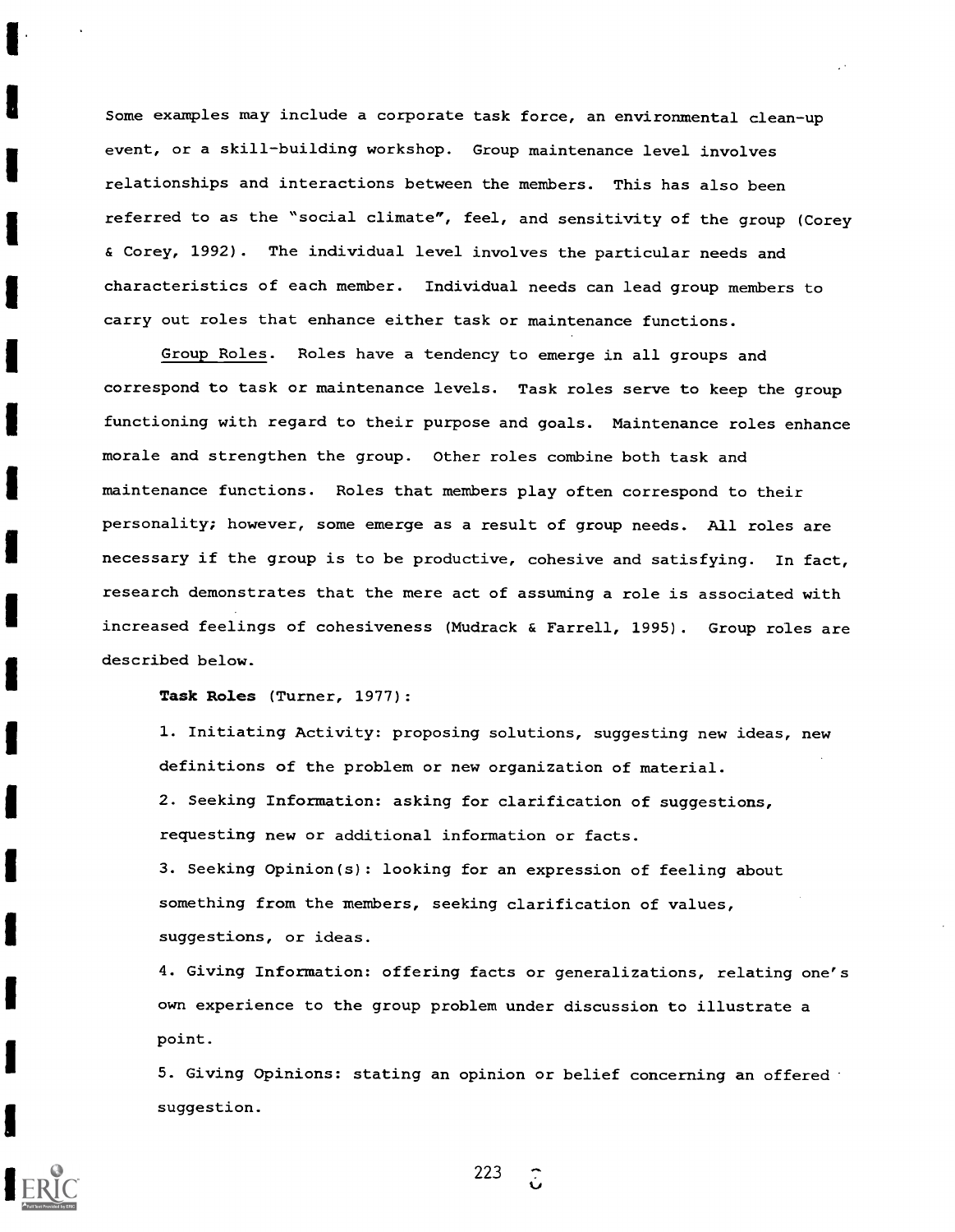6. Elaborating: clarifying, giving examples or developing meaning, trying to envision how a proposed idea might work if adopted/adapted. 7. Coordinating: showing relationships among various ideas or suggestions, trying to pull ideas and suggestions together, trying to draw together activities of various subgroups or members.

8. Summarizing: pulling together related ideas or suggestions, restating the suggestions raised after the group has thoroughly discussed them. (p. 11)

## Maintenance Roles (Murk,1994):

1. Encouraging: being friendly, warm and responsive to others; accepting others and their contributions, rewarding others by giving them an opportunity, a choice, or an important recognition.

2. Expressing Group Feelings: sensing feelings, moods, relationships within the group; sharing his/her own feelings or effects with/on other members.

3. Harmonizing: attempting to reconcile disagreements, reducing tensions, getting people to explore their differences.

4. Compromising: when his/her own idea(s) or status is involved in a conflict, offering to compromise his/her own position, admitting errors, disciplining oneself to maintain group cohesion.

5. Gate-keeping: attempting to keep communication channels open, facilitating the participation of others, and suggesting procedures for sharing opportunities for discussing group problems. (p. 6-7)

Task and Maintenance Roles Combined (Phipps,1984):

1. Evaluating: submitting group decisions or accomplishments to compare with group standards, measuring accomplishments against goals. 2. Diagnosing: determining sources of difficulties, appropriate steps to take next, analyzing the main blocks to program. 3. Testing for consensus: tentatively asking for group opinions in order to find out if the group is reaching consensus.



224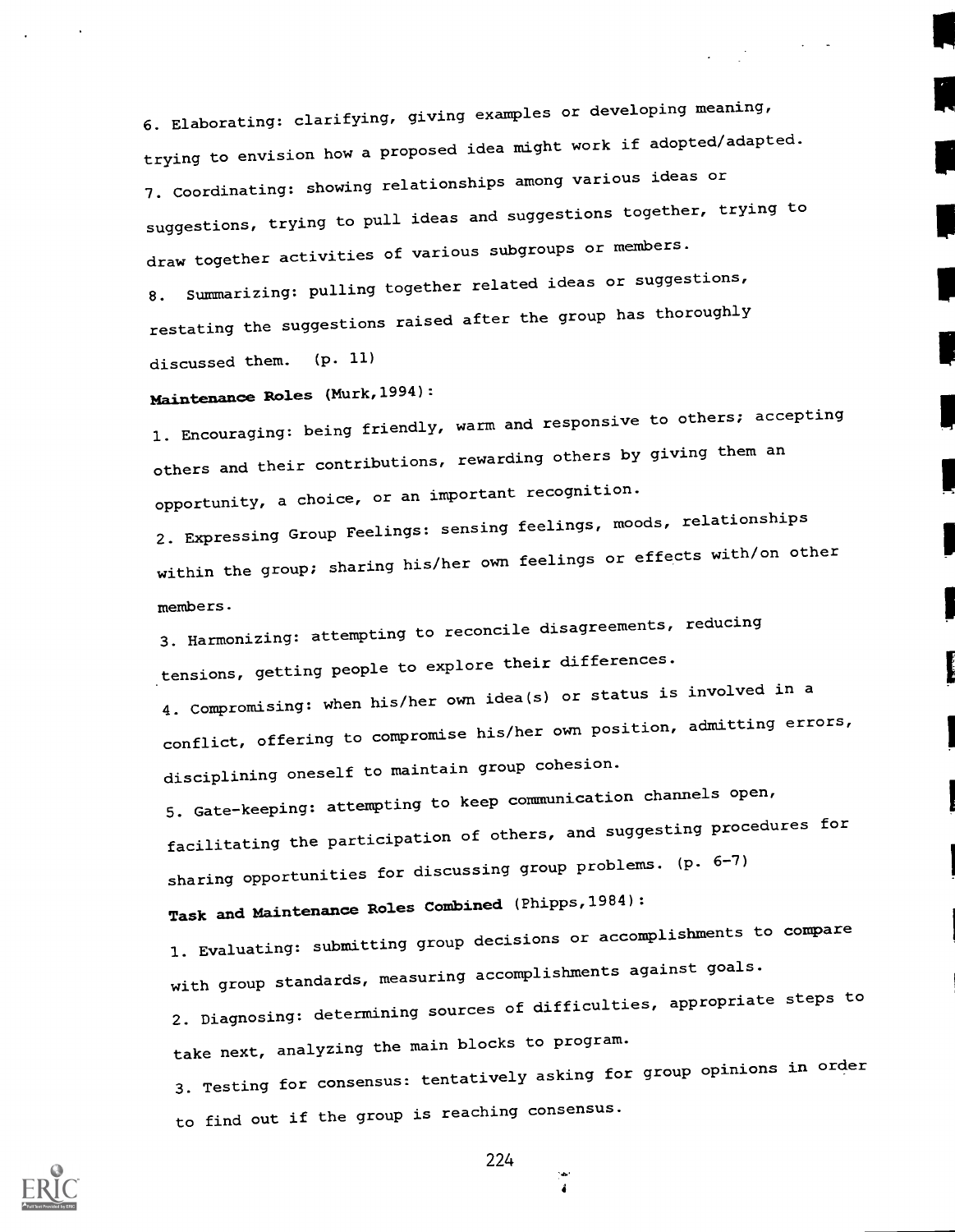4. Mediating: harmonizing, conciliating differences in points of view, making compromise solutions.

5. Relieving tensions: draining off negative feeling by joking or pouring oil on troubled waters, putting tense situations in a wider context. (p. 182)

The above mentioned roles all serve to build a better group. These constructive roles help maintain positive relationships and accomplish the determined goals. However, there are also destructive roles that serve to inhibit group functioning. Emergence of these roles may indicate that there are issues that need resolving or that a member has needs that are overridden. Murk (1994) defines some destructive roles as follows:

1. Aggression: deflating the status of others, expressing disapproval of the values or attitudes others hold, attacking the group of the problem it is working on, joking in a "barbed" way.

2. Blocking: impeding the movement of the group for personal reasons reflected by such behaviors as: disagreeing unreasonably, resisting stubbornly, repeatedly bringing up subjects the group has rejected or disposed of. Arguing too much on a point and rejecting ideas without consideration.

3. Dominating: trying to assert authority or superiority by manipulating the group or certain members of the group, controlling by means of flattery or other forms of patronizing behavior, and asserting a superior status and often interrupting the contributions of others. 4. Out-of-Field Behavior: making a display of one's lack of involvement; the "I couldn't care less" performance.

5. Special Interest: using the group to promote extraneous interests, solicitations, and special self-interest projects.

6. Horsing Around: always clowning, joking, mimicking, disrupting the work of the group.



225

 $\tilde{\mathcal{E}}$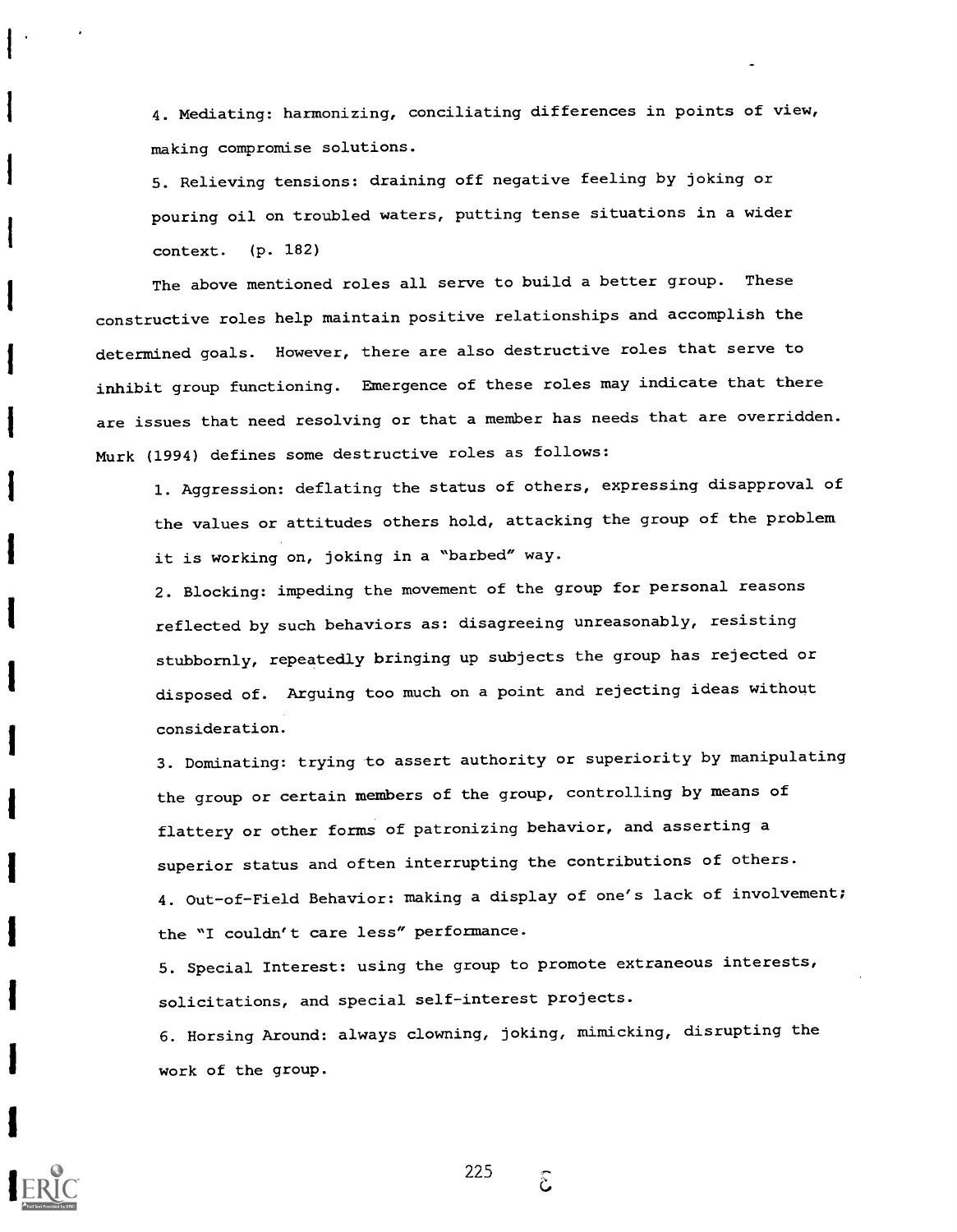7. Withdrawal: acting indifferent, resorting to excessive formalities, daydreaming, whispering to others, wandering from the subject. (p. 8) The benefits of role recognition are many. Informal leaders emerge through role behavior. Knowing where the power lies is invaluable. Also, situations arise that require task and maintenance behavior. Leaders need to know who to call upon. Finally, roles can indicate underlying issues in need of attention. Destructive roles may indicate conflict or dissatisfaction. The way these issues are handled will make the difference between a positive or negative outcome.

## Initiative Activities

Most people associate initiative activities with Ropes Courses. Proper use of initiative activities facilitates increased communication, problemsolving, teamwork, and trust. The process involves setting up an activity scenario specifically designed for the group, having the group engage in the activity, and then debriefing the experience. Depending upon the desired goals, the process can be used formally for maximized effect or informally for the experience.

Initiative activities can accelerate or decelerate the group development process. As discussed previously, a group in the norming stage experiences a sense of "groupness" and cohesion. Thus, if outdoor leaders accelerate a group through the forming and storming stages into norming, the probability of an enjoyable group experience is increased.

The purpose of outdoor trips or workshops is not to teach group dynamics and initiative activities; thus, it is not appropriate to utilize these activities throughout the outdoor experience. However, employing selected activities at the beginning of the group experience serves as an excellent warm-up and even achieves a little "preventative maintenance". Activities of particular importance are icebreaker'and communication exercises. See the Appendix for activity examples.



226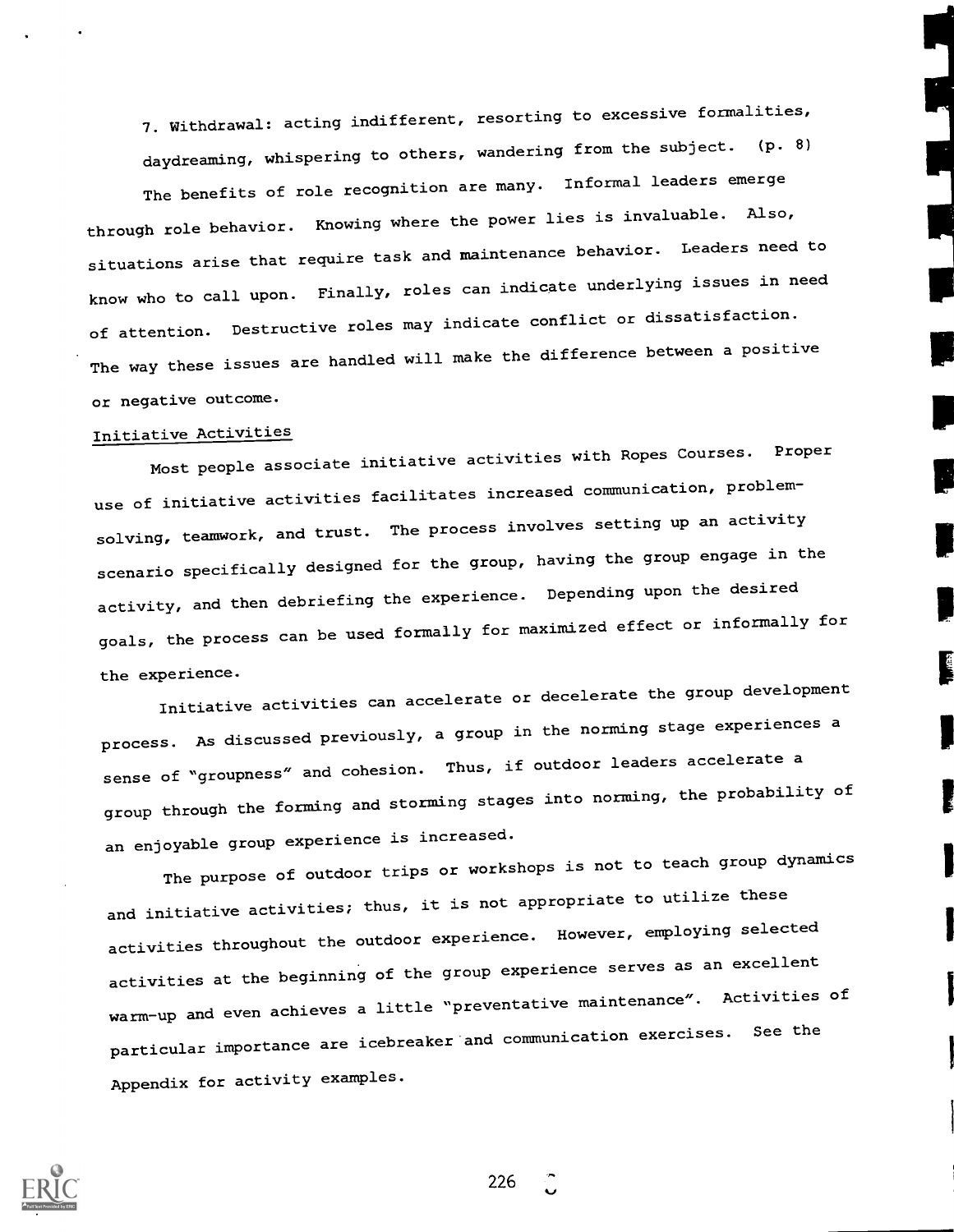Icebreaker activities are used to help members of a group learn others' names and to get acquainted. As the name implies, they also help "break the ice" so that group members feel more open to one another. An open and relaxed atmosphere allows a free exchange of information. This sets the stage for improved communication. Examples of icebreaker activities include name games, identity cards, personal trait lists, etc.

Group members become aware of their communication styles through the use of communication initiatives. This is particularly helpful when teamwork is essential for a successful experience. Poor communication and lack of information sharing leads to decreased ability to accomplish tasks (e.g., trip planning, route selection, camp maintenance activities, etc.). Initiative exercises encourage them to give and receive information, pool their resources, and practice good communication techniques. A variety of activities exist that focus on communication. Some particularly useful ones make use of blindfolds in order to help participants focus on verbal interactions. Other activities disallow participants to talk, thus forcing them to explore other methods of communication.

#### Conclusion

The focus of this paper was to increase knowledge of group dynamics and the utilization of initiative activities in order to facilitate a sense of cohesion among group members. The outdoor experience and group experience are interdependent. By enhancing the group experience, the probability of a successful outdoor experience is heightened. Using initiative activities within the group process can assist groups to achieve group cohesion. Activities of particular importance are icebreaker and communication exercises. By utilizing these activities at the beginning of the group experience, the group may be able to progress through forming and storming more quickly. The ultimate goal of implementing initiative activities and knowledge of group dynamics is to facilitate a positive group experience.



227 1 $\hat{u}$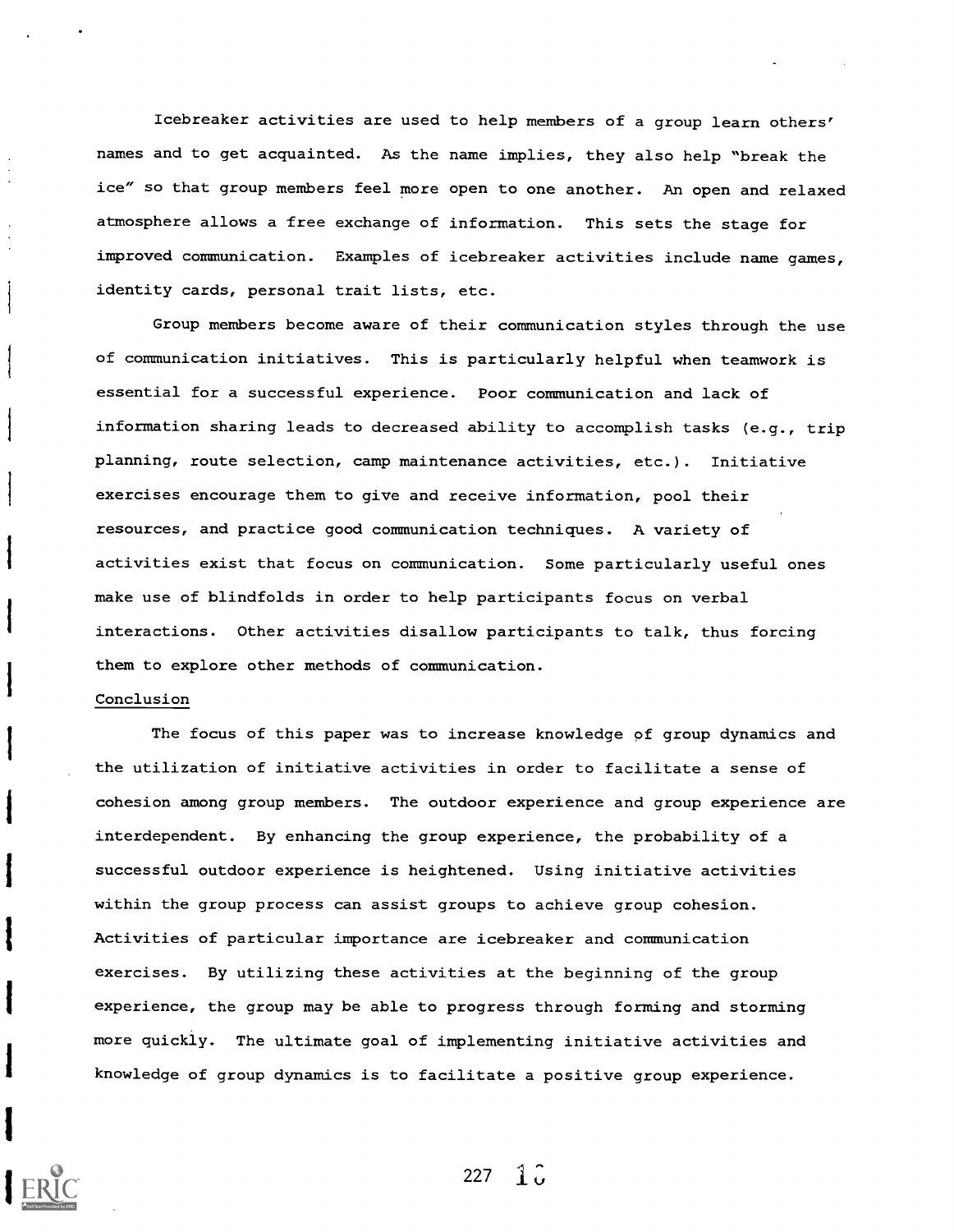## Appendix

| Activity                        | <b>Brief Description</b>           |  |  |  |  |
|---------------------------------|------------------------------------|--|--|--|--|
| Name Game                       | Participants stand in a circle.    |  |  |  |  |
|                                 | Each person should think of a      |  |  |  |  |
|                                 | dance for themselves. First        |  |  |  |  |
|                                 | person says "My name is<br>and     |  |  |  |  |
|                                 | I dance like (do dance). Next      |  |  |  |  |
|                                 | person repeats the person in front |  |  |  |  |
|                                 | of them and then does his/her own  |  |  |  |  |
|                                 | dance, etc.                        |  |  |  |  |
| Identity Cards                  | Participants get a 4x6 card. They  |  |  |  |  |
|                                 | put their name in the middle. In   |  |  |  |  |
|                                 | each corner they should be         |  |  |  |  |
|                                 | instructed to put traits, favorite |  |  |  |  |
|                                 | activities, favorite person, etc.  |  |  |  |  |
|                                 | Each member then takes turns       |  |  |  |  |
|                                 | explaining his/her card.           |  |  |  |  |
| Trait Pictures                  | Using clip art or magazine         |  |  |  |  |
|                                 | pictures, etc., a variety of       |  |  |  |  |
|                                 | images should be placed in the     |  |  |  |  |
|                                 | middle of the group. Each person   |  |  |  |  |
|                                 | selects images that represents     |  |  |  |  |
|                                 | his/her personality traits, a      |  |  |  |  |
|                                 | favorite place, favorite activity, |  |  |  |  |
|                                 | etc. Members take turns showing    |  |  |  |  |
|                                 | and explaining images.             |  |  |  |  |
|                                 | Participants are blindfolded and   |  |  |  |  |
| Blindfolded Triangle            | have their hand placed on a rope.  |  |  |  |  |
|                                 | They are instructed to form a      |  |  |  |  |
|                                 | triangle out of the rope. They     |  |  |  |  |
|                                 | cannot slide along rope.           |  |  |  |  |
|                                 | Participants are blindfolded,      |  |  |  |  |
| Blindfolded/Mute Number Line-up | instructed not to talk, and then   |  |  |  |  |
|                                 | given a number. They must then     |  |  |  |  |
|                                 | line up by number from lowest to   |  |  |  |  |
|                                 | highest. The key is to find an     |  |  |  |  |
|                                 | alternative method of              |  |  |  |  |
|                                 | communicating their numbers to     |  |  |  |  |
|                                 | each other.                        |  |  |  |  |
|                                 | Participants are given three       |  |  |  |  |
| Mute Acid River Crossing        | boards and must use them to get    |  |  |  |  |
|                                 | from one platform to another       |  |  |  |  |
|                                 | (usually 2-4 platforms). They are  |  |  |  |  |
|                                 | instructed not to use verbal       |  |  |  |  |
|                                 |                                    |  |  |  |  |
|                                 | communication methods.             |  |  |  |  |



 $\sim$   $\sim$ 

 $\bullet$ 

 $\ddot{\phantom{0}}$ 

 $\hat{1}^{\dagger}$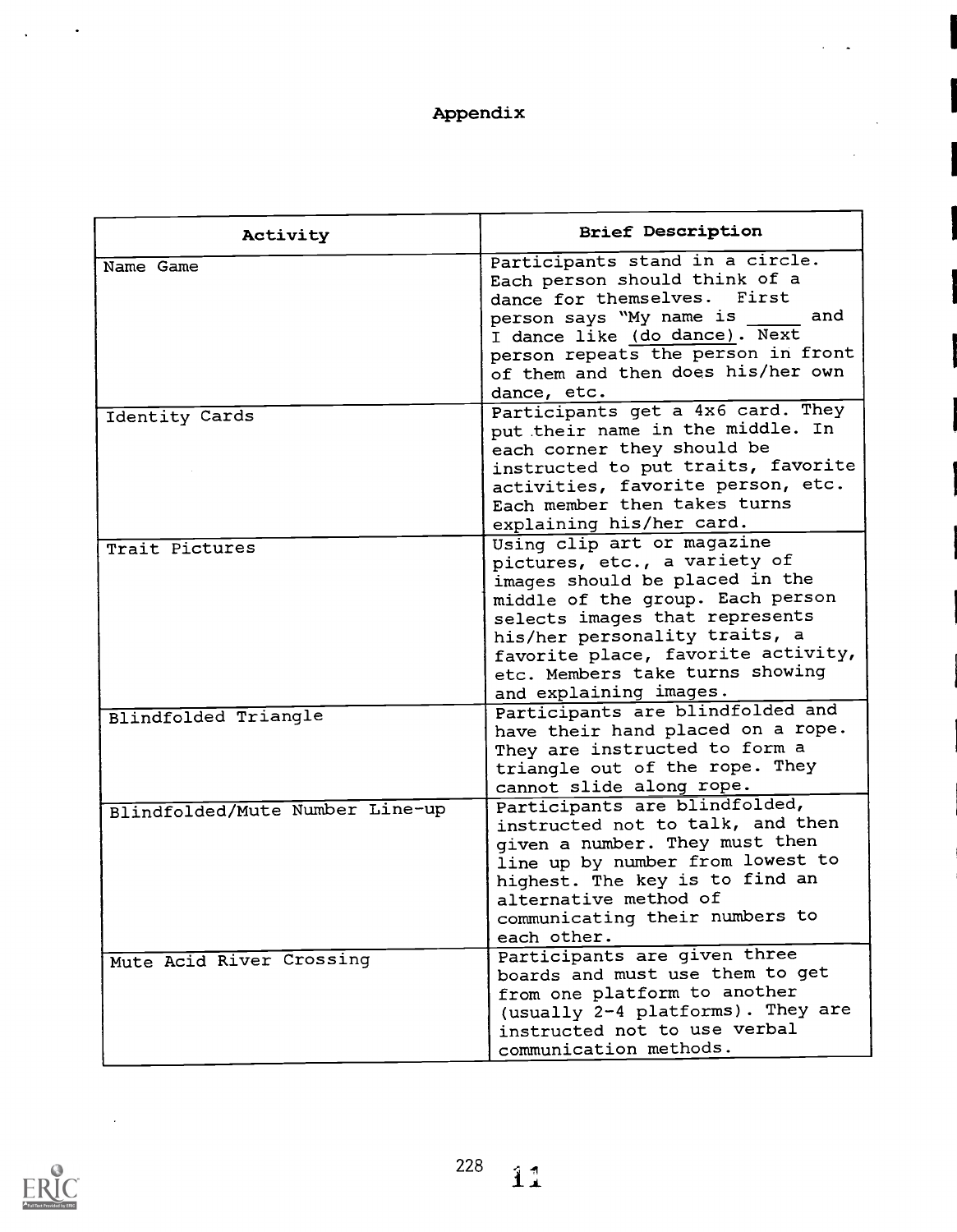#### References

Benne, K. D., & Sheats, P. (1948). Functional roles of group members. The Journal of Social Issues, 4 (2), 41-49.

Forsyth, D. R. (1990). Group Dynamics, (2nd ed.). Belmont, CA: Brooks/Cole Publishing.

Gemmill, G., & Kraus, G. (1988). Dynamics of covert role analysis. Small Group Behavior, 19 (3), 299-311.

Mudrack, P.E., & Farrell, G. M. (1995). An examination of functional role behavior and its consequences for individuals in group settings. Small Group Research, 26 (4), 542-571.

Murk, P. (1994). Effective Group Dynamics: Theories and Practices. Paper presented at the International Adult Education Conference, Nashville, TN.

O'Connor, G. (1980). Small groups: A general systems model. Small Group Behavior, 11 (2), 145-174.

Pfeiffer, J. W., & Jones, J. E. (1974). A Handbook of Structured Experiences for Human Relations Training, (Vol. 1-4). San Diego, CA: University Associates Publishing and Consultants.

Phipps, M. (1984). Group Dynamics in the Outdoors: A Model for Teaching Outdoor Leaders. Paper presented at the 1984 Conference on Outdoor Recreation: A Landmark Conference in the Outdoor Recreation Field, Boseman, MT.

Schneider-Corey, M., & Corey, G. (1992). Groups: Process and Practice (4<sup>th</sup> ed.). Pacific Grove, CA: Brooks/Cole Publishing Company.

Turner, N. T. (1977). Effective Leadership in Small Groups. Valley Forge, PA: Judson Press.

Vreeken, L. (1990). Stages of Group Development. Paper presented at the Intermountain Leisure Symposium, Provo, UT.

Yalom, I.D. (1985). <u>The Theory and Practice of Group Psychotherapy</u> (3<sup>rd</sup> ed.). New York: Basic Books, Inc.